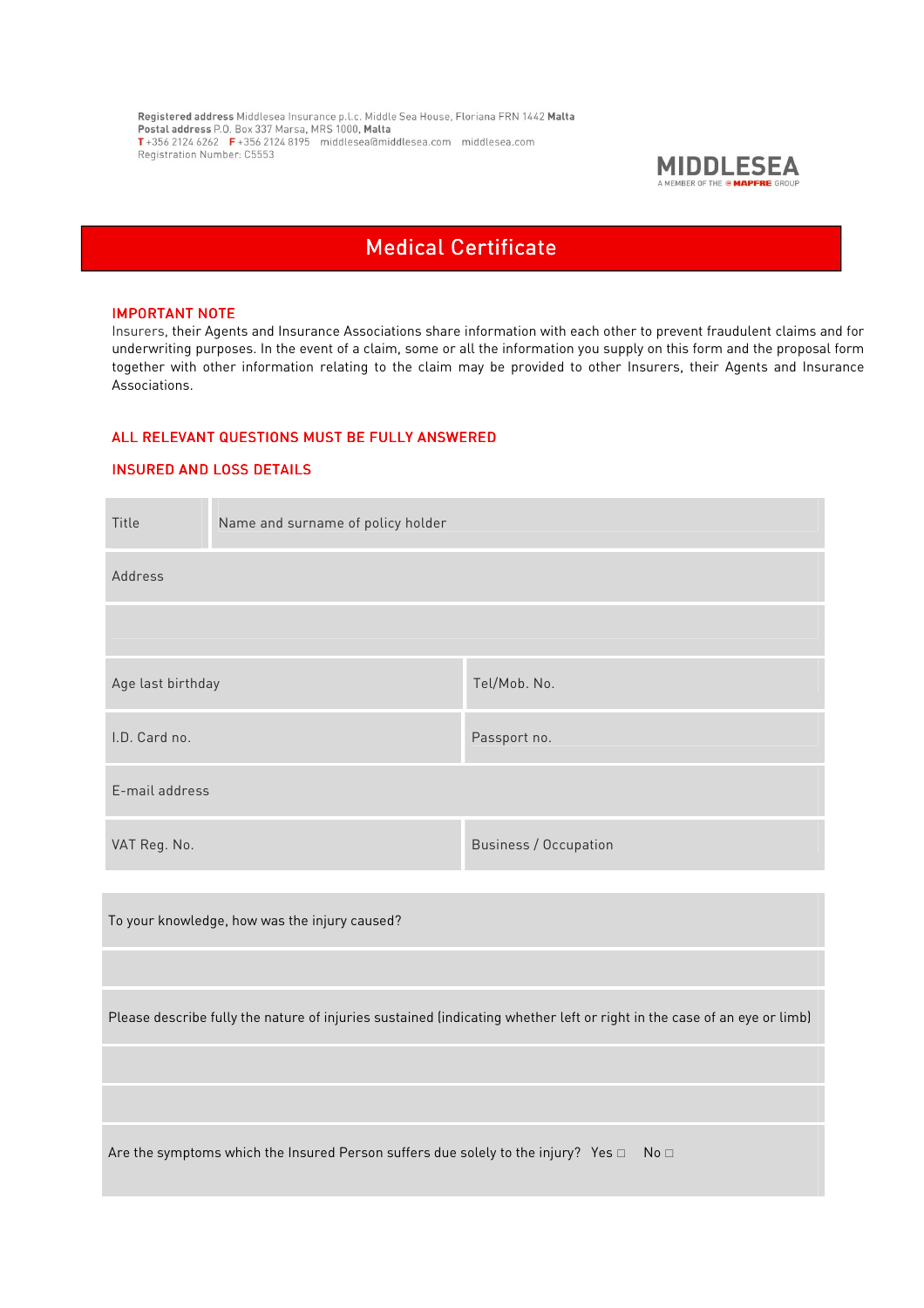| When were you first consulted regarding the injury?                                                                                                                                                                                                                                                                                                                   |  |  |  |  |
|-----------------------------------------------------------------------------------------------------------------------------------------------------------------------------------------------------------------------------------------------------------------------------------------------------------------------------------------------------------------------|--|--|--|--|
| Are you still in attendance? Yes $\Box$ No $\Box$                                                                                                                                                                                                                                                                                                                     |  |  |  |  |
| Are you the usual medical attendant of the injured person? Yes $\square$<br>No <sub>1</sub>                                                                                                                                                                                                                                                                           |  |  |  |  |
| If so, how long have you known him/her?                                                                                                                                                                                                                                                                                                                               |  |  |  |  |
| Is he/she suffering from any illness or physical defect in addition to the injury? Yes $\Box$<br>No <sub>1</sub>                                                                                                                                                                                                                                                      |  |  |  |  |
| If so, to what extent will his recovery be delayed?                                                                                                                                                                                                                                                                                                                   |  |  |  |  |
| Please indicate whether, on your advice, the injured person is, or has been:<br>Confined to bed<br>Confined to home<br>From: ______________________________                                                                                                                                                                                                           |  |  |  |  |
| If the injured person is unable to attend to any part of his occupation please state:                                                                                                                                                                                                                                                                                 |  |  |  |  |
| If he/she is able to attend to any part of his/her occupation please state:<br>Probable duration and the contract of the contract of the contract of the contract of the contract of the contract of the contract of the contract of the contract of the contract of the contract of the contract of the cont<br>The nature of the duties he/she is able to carry out |  |  |  |  |
| On what date did you certify the injured person as recovered and able to resume his/her occupation?                                                                                                                                                                                                                                                                   |  |  |  |  |
| <b>Additional Remarks:</b>                                                                                                                                                                                                                                                                                                                                            |  |  |  |  |
| Signature<br>Name of Medical Practitioner                                                                                                                                                                                                                                                                                                                             |  |  |  |  |

| Name of Medical Practitioner | Signature |
|------------------------------|-----------|
| Address                      | Date      |